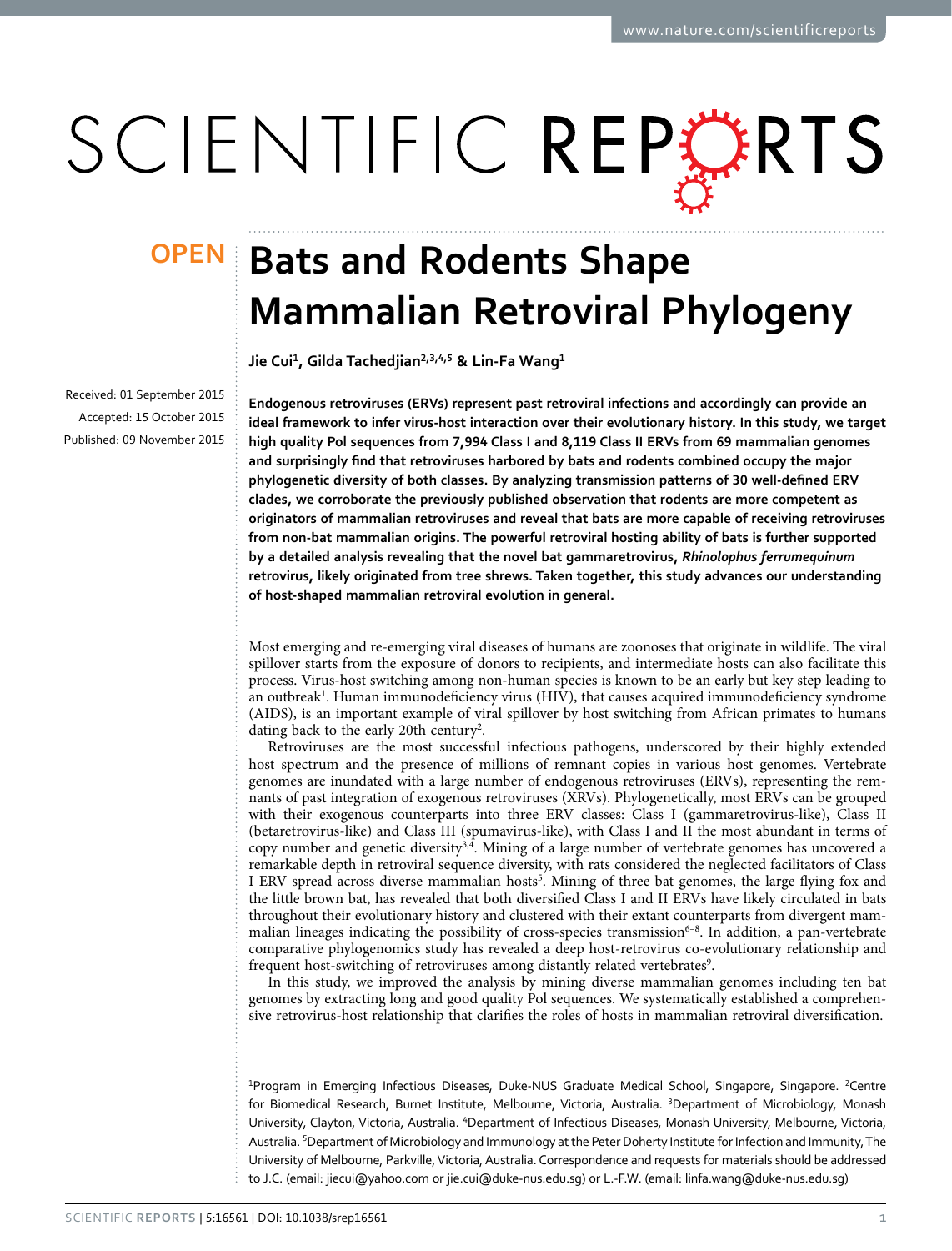#### **Results and Discussion**

**ERV Phylogenetic Diversity.** By using our *in silico* genomic mining pipeline, 76,099 ERVs that contain Pol sequences were extracted from 69 mammalian genomes (Table S1). ERVs are not usually favored by natural selection, thus most viral remnants embedded in host genomes have been subjected to inacti-vating mutations, frequent indels or truncation due to genomic rearrangements<sup>[10](#page-5-7)</sup>. For these reasons, we only included sufficiently long ERV sequences in order to obtain robust phylogenetic signals while ERVs with truncated Pol sequences were removed. Specifically, our analysis included Pol (encoding the reverse transcriptase, RT and integrase, IN) amino acid positions 85–971 (≥887 amino acids) for Class I ERVs (using reticuloendotheliosis virus as the reference) and amino acid positions  $5-741$  ( $>737$  amino acids) for Class II ERVs (using Jaagsiekte sheep retrovirus as the reference), respectively. After exclusion of non-informative sequences, mostly representing either sequences that were truncated or that did not fall into either the Class I or II ERV categories, the total numbers of Pol sequences were reduced to 16,113 comprising 7,994 Class I and 8,119 Class I ERVs.

To extract informative phylogenetic signals, ERVs from the same host forming a clade  $(n>2)$  with moderate (≥0.70) or high (≥0.90) SH (Shimodaira-Hasegawa) value support were collapsed into a single branch. ERVs from a similar host (i.e. same host family) were also collapsed into the families: Pteropodidae (black flying fox, large flying fox and straw-coloured fruit bat); Vespertilionidae (little brown bat, Brandt's bat, David's myotis, and big brown bat); Hominidae and Cercopithecidae (human, chimpanzee, orangutan, and macaque); Cricetidae (golden hamster and Chinese hamster), and Muridae (mouse and rat). After collapse, a pattern of ERVs from bats and rodents was revealed that overwhelmingly occupied most phylogenetic positions [\(Fig. 1\)](#page-2-0). In the rooted Class I phylogeny ([Fig. 1A](#page-2-0)), bats (order Chiroptera,  $n=10$ ) tend to harbor more ancient ERVs, while rodents (Rodentia,  $n=12$ ) have more recently infiltrated retroviruses. Our observation regarding rodent ERVs is in agreement with the more recent endogenization of mice with gammaretroviruses<sup>11</sup>. Notably, although bats have lower total copy numbers of both Class I and II ERVs in their genomes compared to rodents ( $\sim$ 2X and  $\sim$ 14X lower, respectively) (Table S1), these bat ERVs exhibit comparable, if not greater, phylogenetic diversity. This pattern was demonstrated by calculating the total phylogenetic positions occupied by one species divided by its viral copy number in a particular host species (Fig. S1), an indicator of the ability of bats harboring diverse ERVs. Thus bats tend to harbour a lower number of retroviruses but these viruses tend to occupy more diversified phylogenetic positions, which is unexpected since diversity is normally positively corre-lated with viral copies as shown in some rodent ERVs<sup>[5](#page-5-4)</sup>.

To compare the ERV pattern of bats and rodents to other host groups, phylogenetic diversities of ERVs found in four additional mammalian orders, such as even-toed ungulates (Artiodactyla,  $n = 6$ ), carnivorans (Carnivora,  $n=8$ ), cetaceans (Cetacea,  $n=4$ ), and primates (Primates,  $n=5$ ), were determined (Fig. S2). Although the carnivorans exhibited the greatest class I ERV diversity compared to the even-toed ungulates, cetaceans and primates (Fig. S2B), none of these four groups harbored the same level of diversity as observed for Class I or II ERVs in bats and rodents [\(Fig. 1\)](#page-2-0). Some of the hosts among the four groups have considerable viral copies relative to the average viral copy number among all host groups but low phylogenetic diversity, such as even-toed ungulates of Class I ERVs (Fig. S2A) and primates of Class II (Fig. S2H). Phylogenetic analyses revealed that the low phylogenetic diversity of viruses in these hosts such as cetaceans (Fig. S2G) and primates (Fig. S2H) can be explained by frequent retroviral integration into the same host within a short period of time resulting in large numbers of genetically similar retroviruses being densely grouped.

**Cross-species Retroviral Transmission.** To determine general cross-species retroviral transmission patterns, 16 clades of Class I (Fig. S3) and 14 of Class II ERVs (Fig. S4) were analyzed. For each clade chosen in this study, each major node (i.e. divergence point of two viruses from different hosts) is supported by high SH values (>0.90) that most likely represents a single introduction of the viruses in different hosts. The majority of the clades are either rodent-specific or bat-specific, indicating limited cross-species transmission between those two host groups, although there are a few  $(n=3)$  that contains both rodent and bat ERVs. A total of six cross-species transmission patterns are revealed (Figs S3 and S4): 1) originated-from-bat, where bat branches are positioned at the basal and the internal or end of the phylogeny [\(Fig. 2A\)](#page-3-0) (clades 1.2, 1.7, 1.11) [note that the topology of (bat,(non-bat,non-bat)) is not considered to belong to this pattern due to the parallel relationship of bat and two non-bats; however the (bat,(bat,non-bat)) topology (infrequently observed) was considered to be most likely originated from bats and hence was included]; 2) originated-from-rodent [\(Fig. 2B](#page-3-0)) (clades 1.9, 1.12, 1.13, 1.14, 1.16, 2.3, 2.4, 2.5, 2.6, 2.7, 2.8, 2.10, 2.12, 2.13); 3) transmitted-via-bat, where bat branch (or branches) are positioned internally but not at the end [\(Fig. 2C\)](#page-3-0) (clades 1.1, 1.3, 1.6); 4) transmitted-via-rodent [\(Fig. 2D](#page-3-0)) (clades 1.15, 2.11, 2.14); 5) received-by-bat, where bat branch is located at the end ([Fig. 2E\)](#page-3-0) (clades 1.5, 1.8, 1.10, 2.1, 2.2, 2.9, 2.11); and 6) received-by-rodent ([Fig. 2F\)](#page-3-0) (clade 1.4). Among the six patterns, the originated-from-rodent (14 cases) is the most dominant, which agrees with the previous finding that rats could serve as major facilitators of Class I ERVs spread across diverse mammalian hosts<sup>5</sup>. Moreover, our data demonstrate that rodents in general are important reservoirs of both Class I and II ERVs. This is especially true for Class II ERVs as 9 of 14 clades are all from rodents. Another interesting finding is the large number (seven cases) of the received-by-bat pattern, in comparison to the one case of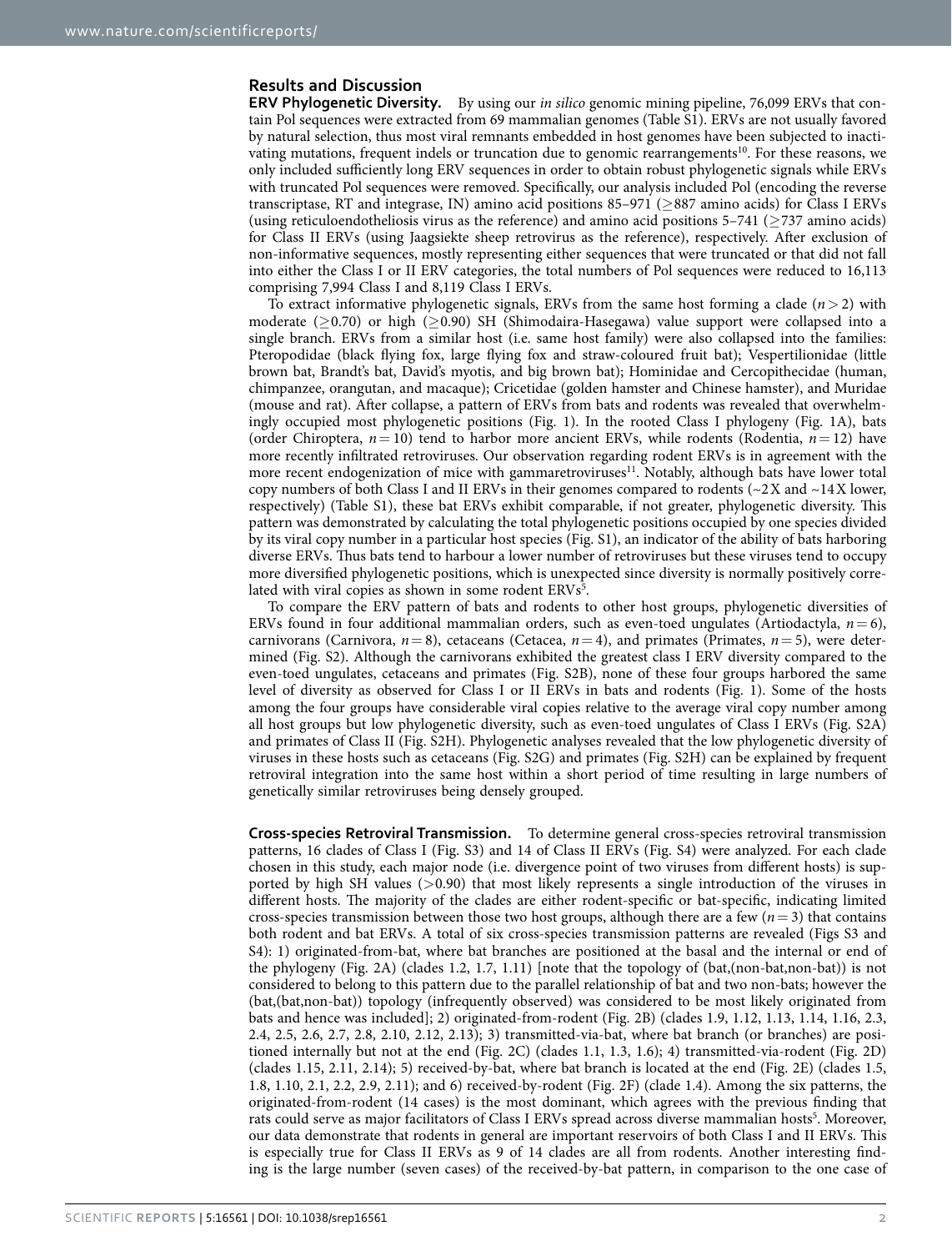

<span id="page-2-0"></span>**Figure 1.** Phylogenetic trees of Class I (**A**) and Class II (**B**) ERVs. Viral branches of rodents are blue highlighted and bats are red. Viruses that formed a same-host clade (*n*≥ 2) or a similar-host (i.e. from same host family) clade are collapsed into a single lineage for the purpose of visualization only. Branch lengths are drawn to a scale of amino acid substitutions per site (subs/site). The Class I phylogeny is rooted to walleye dermal sarcoma virus, an epsilonretrovirus (marked with a triangle), and the Class II is rooted to avian leukemia virus, an alpharetrovirus (marked with a triangle). The star in the Class II phylogeny represents a primate Class II virus embedded in a rodent clade.

received-by-rodent, which seems to be consistent with the observation that bats are ideal reservoir hosts of numerous emerging or re-emerging viruses<sup>12</sup>.

**RfRV Origin.** To further highlight the ability of bats handling alien ERVs, here we present the unusual finding for the evolution of RfRV (*Rhinolophus ferrumequinum* retrovirus), a retrovirus first discovered in the transcriptome of the greater horseshoe bat<sup>13</sup>. Strikingly, the pan-phylogenomic analysis of Class I ERVs (Fig. S3) reveals that neither its natural host, the greater horseshoe bat, nor the other nine bats, straw-coloured fruit bat, big brown bat, greater false vampire bat, Brandt's bat, David's myotis, little brown bat, black flying fox, Parnell's mustached bat, and large flying fox, that were analyzed, harbor RfRV (or RfRV-like) viruses in their genomes. Instead, pangolin, ferret, northern tree shrew, and Chinese tree shrew have similar viruses integrated in their genomes ([Fig. 3A\)](#page-4-0). Phylogenetic reconstruction using Gag and Env proteins support the RfRV position (Fig. S5) observed in the Pol phylogeny [\(Fig. 3A](#page-4-0)). Strikingly, the LTR alignment analysis further confirms the relatedness of RfRV with non-bat ERVs from those four host genomes, especially close to the ones harbored by pangolin and ferret [\(Fig. 3B](#page-4-0)). Notably, RfRV shares the same two nucleotide deletions and insertions with the viruses from pangolin and ferret ([Fig. 3B\)](#page-4-0). The tBLASTn analysis using the Gag, Pol and Env protein sequences as well as LTR mining confirm the above finding with the highest tBLASTn hit sequences representing viruses from those four host genomes. The lack of virus-host congruence ([Fig. 3A\)](#page-4-0) as well as the lack of evidence demonstrating RfRV integration in bats suggests that cross-species transmission occurred recently, such that the viruses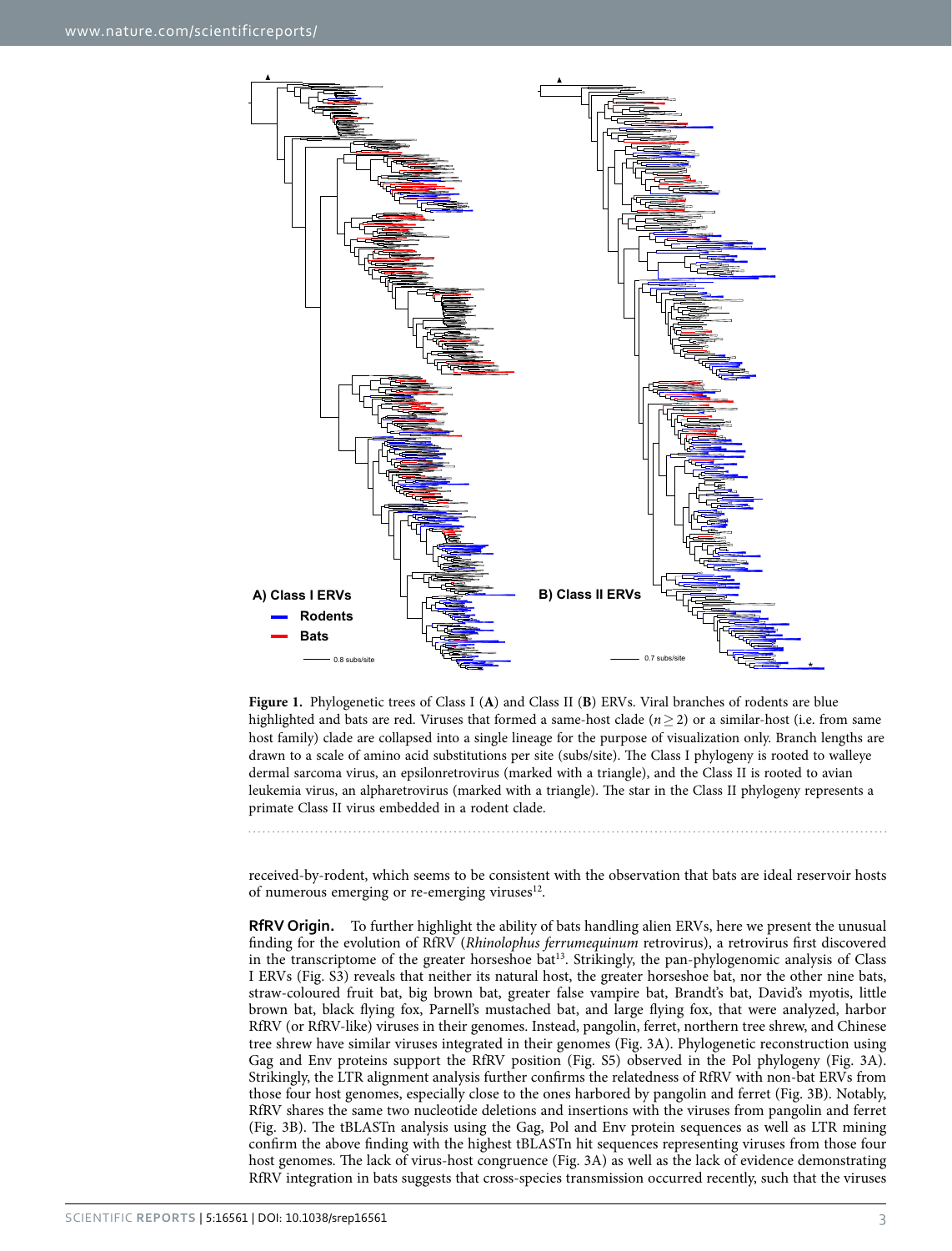

<span id="page-3-0"></span>**Figure 2. The simplified cross-species transmission patterns of mammalian retroviruses.** All the tree topologies are rooted and represent the following patterns: **(A)** originated-from-bat; **(B)** originated-fromrodent; **(C)** transmitted-via-bat; **(D)** transmitted-via-rodent; **(E)** received-by-bat; and **(F)** received-by-rodent.

originated in treeshrews and transmitted via bats to pangolins and ferrets. There is also another possibility that the virus is not fixed in the bat population, similar to koala retroviruses<sup>14</sup>, where RfRV could have endogenized viral forms in some un-sampled bat populations. Notably, the sequenced greater horseshoe  $bat^{15}$ , which we performed genomic mining, and the host of RfRV $13$  are two continentally separated greater horseshoe bats. Regardless, our data suggests that RfRV (or RfRV-like) viruses originated from non-bat reservoirs and were likely received and spread out by the greater horseshoe bats.

#### **Conclusion**

A previous study reported that rats are probably the major hosts responsible for the diversification of mammalian Class I ERVs<sup>[5](#page-5-4)</sup>. That study included two bat genomes and five rodent genomes. With more rodent and bat genome sequences becoming available we have conducted a new analysis with significantly expanded number of genomes. Our data makes an important discovery that bats are major receiving hosts for ERVs from non-bat origin, and that bats and rodents are equally important as intermediate hosts for ERVs.

Bats and rodents host the majority of zoonotic viruses and have traits such as physiological and ecological factors that are correlated with viral richness in both host groups<sup>16</sup>. Our pan-phylogenomic analyses of Class I and II ERVs highlight that bats and rodents are a major source of origin and transmission of retroviruses to other mammals such as livestock. Due to the close association of bats and rodents with mammalian retroviruses, we propose that both groups combined have significantly contributed to the global spread of retroviruses. Thus, the mechanisms by which mammalian retroviruses are able to readily cross the species barrier to infect bats and rodents would be of interest for future studies.

#### **Materials and Methods**

**Genomic Mining.** To mine Class I and II ERVs, a total number of 69 mammalian genomes were downloaded from NCBI Assembly (<http://www.ncbi.nlm.nih.gov/assembly/>) or Ensembl ([www.ensembl.](http://www.ensembl.org) [org](http://www.ensembl.org)), consisting of 10 bats, 12 rodents, 8 carnivorans, 6 even-toed ungulates, 5 primates, 4 cetaceans, and others as listed in Table S1. To extract Class I and II ERVs, an *in silico* mining pipeline was constructed using the following procedures: 1) tBLASTn in blastall package<sup>17</sup> (version 2.2.21), which searched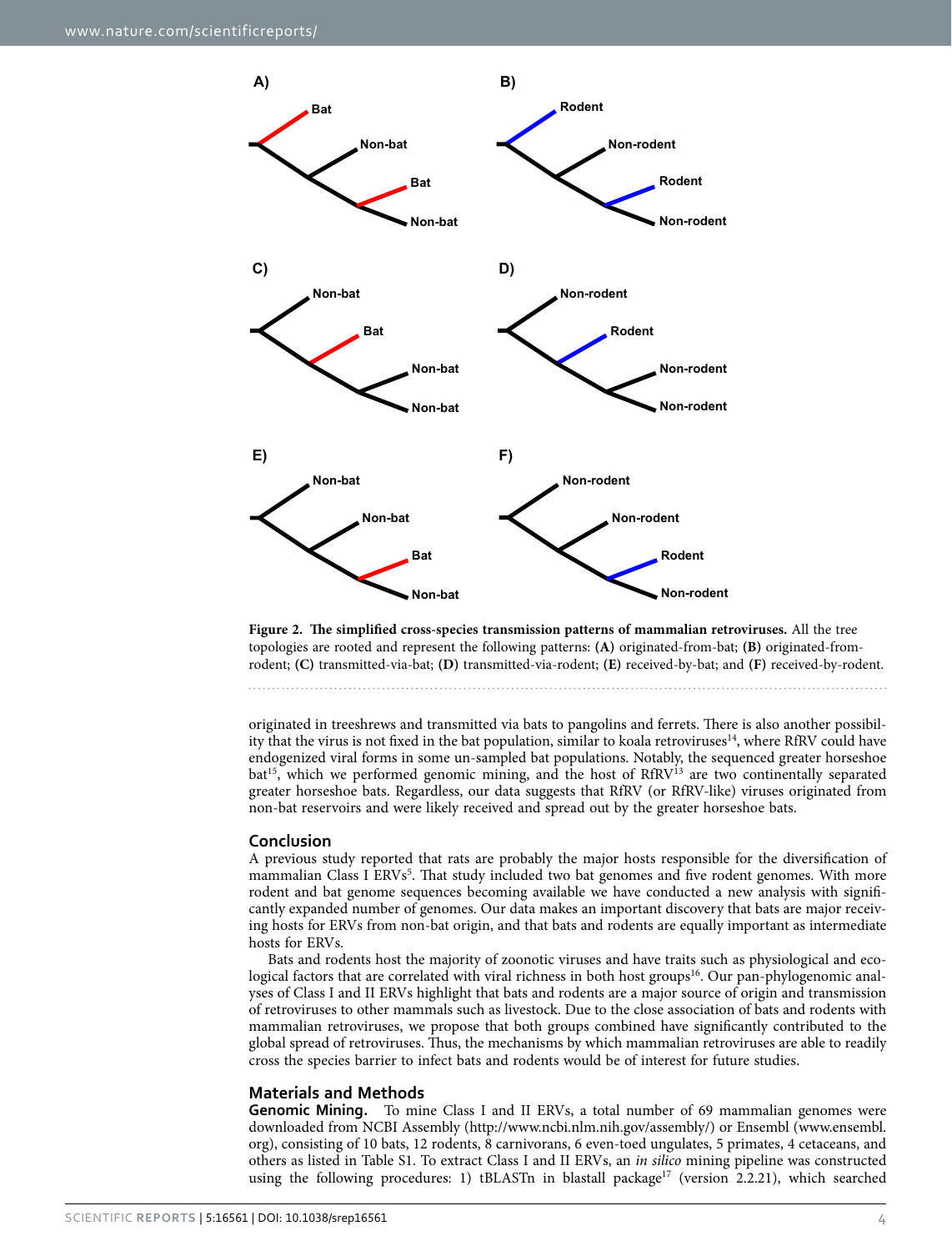

<span id="page-4-0"></span>**Figure 3. Evolution of RfRV. (A)** Phylogenetic position of RfRV in gammaretroviruses. Branch lengths are drawn to a scale of amino acid substitutions per site (subs/site). The tree is rooted to human endogenous retrovirus-like element (HERV-E), a Class I ERV (not shown). Bootstrap values higher than 70% are shown. All abbreviations can be found in Table S2. (**B**) Alignment of R (repeat region) of RfRV related LTRs. Detailed information of the tree shrew and mole rat ERVs can be found in Table S3.

translated nucleotide databases using a protein query, was employed to mine the host genomes using the complete Pol protein sequences of all retroviruses (Table S2), with a cut-off E-value=  $1e^{-5}$  (protein sequences with E-value lower than this value were collected); 2) GeneWise<sup>18</sup> (version 2.2.0), which compared protein sequences to genomic DNA sequences, was employed to extract the viral protein sequences in the mammalian genomes; 3) complete Pol sequences (consisting of  $~880$  amino acids for Class I and  $\sim$ 780 amino acids for Class II) were extracted, together with their flanking regions in the genome (10 kb) at both ends), which were used for identifying orthologous viral sequences among different hosts; 4) a reciprocal BLASTn method, using a cut-off E-value= 1e<sup>−</sup><sup>5</sup> , which searched the queried viral protein sequences against the Reference Sequence (RefSeq) protein database (www.ncbi.nlm.nih.gov/refseq/), was employed. The last method was efficiently used for ruling out false positive hits (i.e. hits from host proteins) extracted during the genomic mining. For example, if one sequence with the lowest E-value hit the host protein first, this sequence was considered a false positive and discarded. Although we aimed to detect Class I (gammaretrovirus-like) and Class II (betaretrovirus-like) ERVs, we used retroviruses of all seven genera as queries which could cover all the endogenous retroviral forms. We then employed a phylogenetic method (see method below) to exclude non-Class I or II ERVs.

**ERVs Extraction.** After exclusion of those sequences with large truncated regions and multiple ambiguous amino acids, the remaining sequences were subjected to our developed phylogenetic approach to extract Class I and II ERVs. All sequences were aligned together with 52 exogenous (or endogenous having exogenous forms) retroviruses (Table S2) using MAFF[T19](#page-5-16) (version 7.149). Then the aligned sequences were used to generate a maximum likelihood (ML) tree by employing FastTree<sup>20</sup> (version 2.1.7). This method was successfully applied for reconstructing the phylogenies of large numbers of ERVs in vertebrate genomes[5,](#page-5-4)[21](#page-5-18). The Jones-Taylor-Thornton (JTT) model of amino acid evolution accounting for varying rates of evolution across sites (CAT model, named due to classifying sites into categories) and default setting were used. All Class I, II and III ERVs can be classified into three groups by using phylogenetic inference and Class I ERVs can be rooted to epsilonretroviruses and Class II to alpharetroviruses $3,5,9$  $3,5,9$  $3,5,9$  $3,5,9$ . Based on the above rationale, we were able to extract Class I and II specific ERVs. All sequences having blurred relationships with Class I or II ERVs, for instance epsilonretrovirus-like or alpharetrovirus-like ERVs, were not included in our study.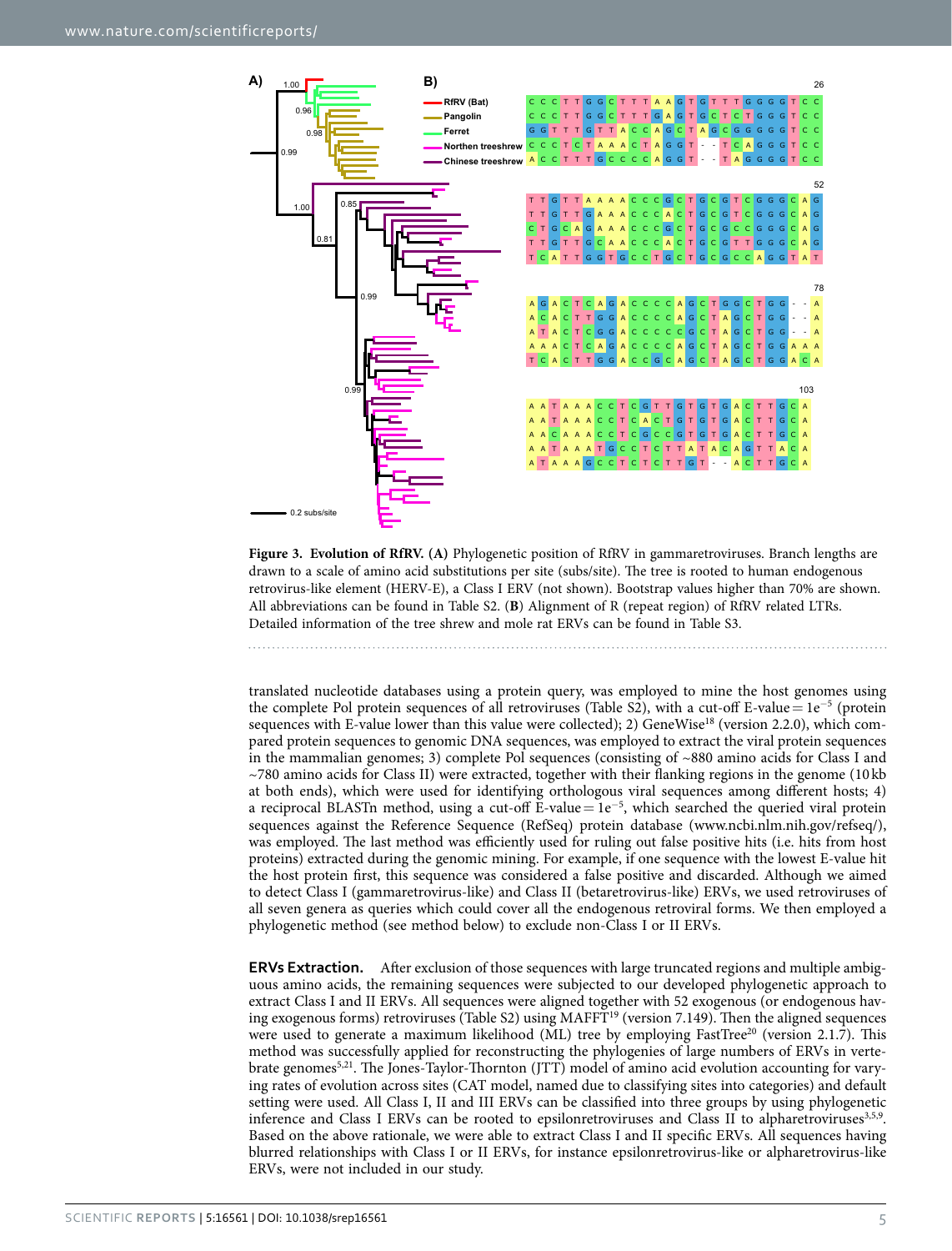**Phylogenetic Reconstruction.** Class I and II ERVs were collected after data processing and two major phylogenetic trees were generated. To increase the accuracy of ML searching, a "slow" version of computation<sup>20</sup> using JTT model was employed with the following parameters: -spr 4 (increasing the number of rounds of minimum-evolution subtree-prune-regraft (SPR) moves) and -mlacc 2 -slownni (making the ML nearest-neighbor interchanges (NNIs) more exhaustive). Phylogenetic uncertainty was assessed by the Shimodaira-Hasegawa (SH) test for each split in the tree and was resampled 1,000 times. The Class I phylogenetic ERV tree was rooted to walleye dermal sarcoma virus, an epsilonretrovirus, and Class II to avian leukosis virus, an alpharetrovirus.

**RfRV and RfRV-like Sequence Mining and Phylogenetics.** To elucidate the origin of *Rhinolophus ferrumequinum* retrovirus (RfRV), we performed another tBLASTn search using the online genomic mining tool [\(http://blast.ncbi.nlm.nih.gov/Blast.cgi](http://blast.ncbi.nlm.nih.gov/Blast.cgi)), in which all available vertebrate genomes [\(http://www.](http://www.ncbi.nlm.nih.gov/genome/browse/) [ncbi.nlm.nih.gov/genome/browse/\)](http://www.ncbi.nlm.nih.gov/genome/browse/) were targeted. Strict cut-offs were used in tBLASTn mining: query coverage > 80%; E-value <  $1e^{-100}$ ; identity > 60%, using concatenated Gag-Pro-Pol and Env sequences of RfRV as two queries, respectively.

The evolutionary history of RfRV and related viruses was inferred using the ML method in PhyML[22](#page-5-19) (version 3.1), including 1,000 bootstrap replications to determine the robustness of specific nodes. The algorithm of Subtree Pruning and Regrafting (SPR) topological moves was used to search the tree space. The ProtTest (version 2.4) was used to select the best-fit model of protein evolution<sup>23</sup>, which were  $TT + \Gamma + F$  for Gag dataset and WAG +  $\Gamma$  + F for Env.

#### **References**

- <span id="page-5-0"></span>1. Parrish, C. R. *et al.* Cross-species virus transmission and the emergence of new epidemic diseases. *Microbiol. Mol. Biol. Rev.* **72,** 457–470 (2008).
- <span id="page-5-1"></span>2. Korber, B. *et al.* Timing the ancestor of the HIV-1 pandemic strains. *Science* **288,** 1789–1796 (2000).
- <span id="page-5-2"></span>3. Jern, P., Sperber, G. O. & Blomberg, J. Use of endogenous retroviral sequences (ERVs) and structural markers for retroviral phylogenetic inference and taxonomy. *Retrovirology* **2,** 50 (2005).
- <span id="page-5-3"></span>4. Weiss, R. A. The discovery of endogenous retroviruses. *Retrovirology* **3,** 67 (2006).
- <span id="page-5-4"></span>5. Hayward, A., Grabherr, M. & Jern, P. Broad-scale phylogenomics provides insights into retrovirus-host evolution. *Proc. Natl. Acad. Sci. USA* **110,** 20146–20151 (2013).
- <span id="page-5-5"></span>6. Cui, J., Tachedjian, G., Tachedjian, M., Holmes, E. C., Zhang, S. & Wang, L. F. Identification of diverse groups of endogenous gammaretroviruses in mega- and microbats. *J. Gen. Virol.* **93,** 2037–2045 (2012).
- 7. Hayward, J. A. *et al.* Identification of diverse full-length endogenous betaretroviruses in megabats and microbats. *Retrovirology* **10,** 35 (2013).
- 8. Zhuo, X., Rho, M. & Feschotte, C. Genome-wide characterization of endogenous retroviruses in the bat Myotis lucifugus reveals recent and diverse infections. *J. Virol.* **87,** 8493–8501 (2013).
- <span id="page-5-6"></span>9. Hayward, A., Cornwallis, C. K. & Jern, P. Pan-vertebrate comparative genomics unmasks retrovirus macroevolution. *Proc. Natl. Acad. Sci. USA* **112,** 464–469 (2015).
- <span id="page-5-7"></span>10. Feschotte, C. & Gilbert, C. Endogenous viruses: insights into viral evolution and impact on host biology. *Nat. Rev. Genet.* **13,** 283–296 (2012).
- <span id="page-5-8"></span>11. Stocking, C. & Kozak, C. A. Murine endogenous retroviruses. *Cell. Mol. Life Sci.* **65,** 3383–3398 (2008).
- <span id="page-5-9"></span>12. Calisher, C. H., Childs, J. E., Field, H. E., Holmes, K. V. & Schountz, T. Bats: important reservoir hosts of emerging viruses. *Clin. Microbiol. Rev.* **19,** 531–545 (2006).
- <span id="page-5-10"></span>13. Cui. J., Tachedjian, M., Wang, L., Tachedjian, G., Wang, L. F. & Zhang, S. Discovery of retroviral homologs in bats: implications for the origin of mammalian gammaretroviruses. *J. Virol.* **86,** 4288–4293 (2012).
- <span id="page-5-11"></span>14. Tarlinton, R. E., Meers, J. & Young, P. R. Retroviral invasion of the koala genome. *Nature* **442,** 79–81 (2006).
- <span id="page-5-12"></span>15. Parker, J. *et al.* Genome-wide signatures of convergent evolution in echolocating mammals. *Nature* **502,** 228–231 (2013).
- <span id="page-5-13"></span>16. Luis, A. D. *et al.* A comparison of bats and rodents as reservoirs of zoonotic viruses: are bats special? *Proc. Biol. Sci*. **280,** 20122753 (2013).
- <span id="page-5-14"></span>17. Altschul, S. F., Gish, W., Miller, W., Myers, E. W. & Lipman, D. J. Basic local alignment search tool. *J. Mol. Biol.* **215,** 403–410 (1990).
- <span id="page-5-15"></span>18. Birney, E., Clamp, M. & Durbin, R. GeneWise and Genomewise. *Genome Res.* **14,** 988–995 (2004).
- <span id="page-5-16"></span>19. Katoh, K. & Standley, D. M. MAFFT multiple sequence alignment software version 7: improvements in performance and usability. *Mol. Biol. Evol.* **30,** 772–780 (2013).
- <span id="page-5-17"></span>20. Price, M. N., Dehal, P. S. & Arkin, A. P. FastTree 2–approximately maximum-likelihood trees for large alignments. *PLoS ONE* **5,** e9490 (2010).
- <span id="page-5-18"></span>21. Magiorkinis, G., Gifford, R. J. & Katzourakis, A. De Ranter, J. & Belshaw, R. Env-less endogenous retroviruses are genomic superspreaders. *Proc. Natl. Acad. Sci. USA* **109,** 7385–7390 (2012).
- <span id="page-5-19"></span>22. Guindon, S., Dufayard, J. F., Lefort, V., Anisimova, M., Hordijk, W. & Gascuel, O. New Algorithms and Methods to Estimate Maximum-Likelihood Phylogenies: Assessing the Performance of PhyML 3.0. *Syst. Biol.* **59,** 307–321 (2010).
- <span id="page-5-20"></span>23. Abascal, F., Zardoya, R. & Posada, D. ProtTest: Selection of best-fit models of protein evolution. *Bioinformatics* **21,** 2104–2105 (2005).

#### **Acknowledgements**

We thank Wei Zhao, China National GeneBank, BGI-Shenzhen, for technical support. L.-F.W. is supported by grant NRF2012NRF-CRP001–056. G.T. acknowledges the contribution to this work of the Victorian Operational Infrastructure Support Program received by the Burnet Institute.